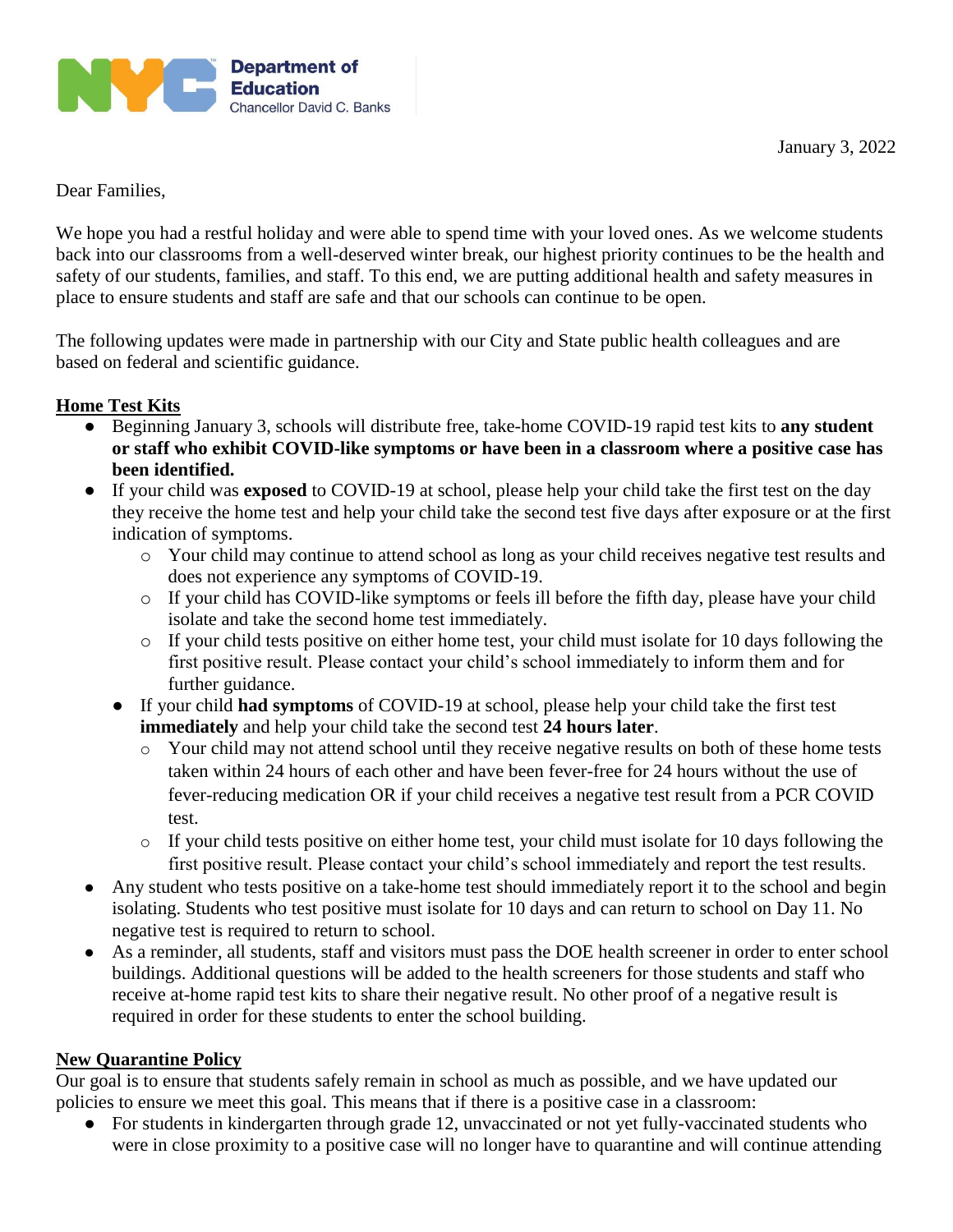

school if they do not have symptoms and do not have a positive test result from a COVID test. Instead, all students and adults in that classroom will receive a take-home rapid test kit and take two tests over the course of five days.

● For students in 3-K and Pre-K, the quarantine policy will remain the same, meaning that any 3-K or pre-K student who was in close proximity to a positive case will still have to quarantine for 10 days.

### **Increased In-School Surveillance Testing**

To further ensure the safety of our students, families, and staff, the in-school surveillance testing program is expanding to double the number of individuals tested in each school, including both vaccinated and unvaccinated students, in grades 1 and up. The random in-school surveillance program continues to provide public health experts with an accurate look at the prevalence of COVID-19 in schools. We encourage all families who have not yet submitted consent, regardless of whether their child is vaccinated, to consent to inschool testing through their NYC Schools Account (schools account.nyc) or return a signed paper form to the school. Additional information on testing for students and the printable version of the consent form in multiple languages can be found on the New York City Department of Education (DOE) website: [schools.nyc.gov/covidtesting](https://www.schools.nyc.gov/school-life/health-and-wellness/covid-information/covid-19-testing-for-students)

Testing is a critical part of keeping schools open and communities safe. Thank you to those families who have already consented to testing, and for your cooperation by participating in our in-school testing program!

#### **COVID-19 Testing Sites**

- The Department of Health and Mental Hygiene (DOHMH) continues to open new testing sites throughout the five boroughs. We *strongly encourage* that all students get tested for COVID-19, through a PCR, lab-based rapid test, or a home test kit on a continuous basis, regardless of vaccination status. For a list of testing sites, including sites with at-home rapid tests, call 212-COVID19, visit [nyc.gov/covidtest,](http://nyc.gov/covidtest) text "COVID TEST" to 855-48, or call 311 to find a nearby testing site.
- Additionally, many pharmacies and doctors' offices are offering COVID-19 testing. Please check with your pediatrician's office or local pharmacy to see if you can schedule a test.

We know that nothing is more important to you than keeping your children in school, learning in healthy and safe environments. The changes we are announcing today aim to keep students in our classrooms with the least amount of disruption as possible, while putting their safety front and center.

We will continue to update you as the situation changes and hear your feedback on these updated policies and procedures. We thank you in advance for partnering with us to keep our children and staff safe in school.

In partnership,

David C. Banks New York City Schools Chancellor